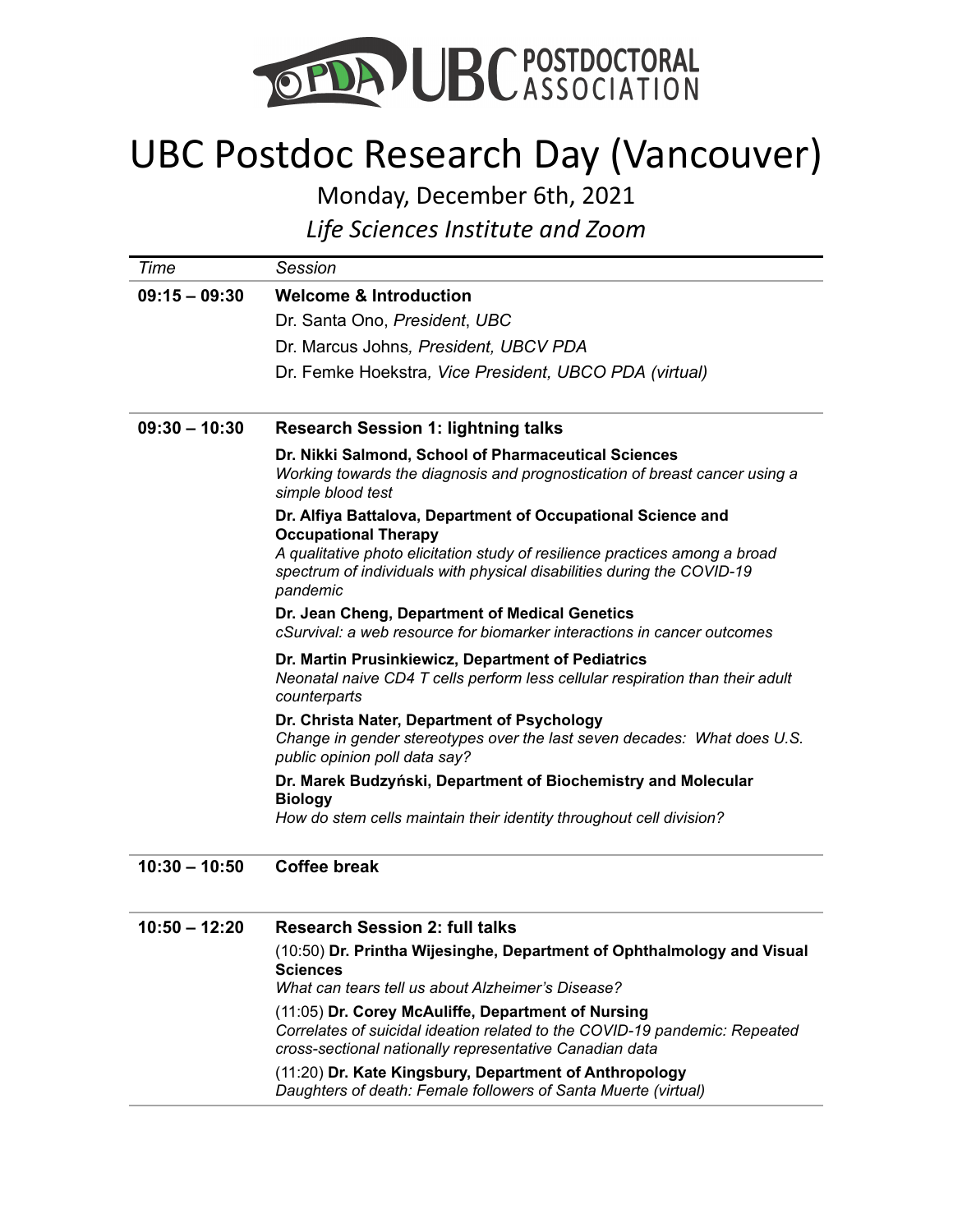

|                 | (11:35) Dr. Brandon Kieft, Department of Microbiology and Immunology<br>Demonstrating the feasibility of large-scale renewable natural gas production<br>from agricultural wastes using metabolic modelling and farm cooperatives<br>(11:50) Dr. Yanina-Yasmin Pesch, Department of Cellular and<br><b>Physiological Sciences</b><br>Gap junctions regulate developmental transitions during germ cell<br>differentiation<br>(12:05) Dr. David Robinson, Department of Philosophy<br>Self-divestment for a finite earth: Recovering philosophical and theological<br>wisdom in the "Anthropocene" |
|-----------------|---------------------------------------------------------------------------------------------------------------------------------------------------------------------------------------------------------------------------------------------------------------------------------------------------------------------------------------------------------------------------------------------------------------------------------------------------------------------------------------------------------------------------------------------------------------------------------------------------|
| $12:20 - 13:30$ | Town Hall + Lunch                                                                                                                                                                                                                                                                                                                                                                                                                                                                                                                                                                                 |
| $13:30 - 15:00$ | <b>Keynote Lecture + Discussion</b>                                                                                                                                                                                                                                                                                                                                                                                                                                                                                                                                                               |
|                 | Dr. Steven Barnes, Department of Psychology, UBC                                                                                                                                                                                                                                                                                                                                                                                                                                                                                                                                                  |
|                 | An Incomplete Painting: Academia and Mental Wellness                                                                                                                                                                                                                                                                                                                                                                                                                                                                                                                                              |
| $15:00 - 16:00$ | <b>Research Session 3: lightning talks</b>                                                                                                                                                                                                                                                                                                                                                                                                                                                                                                                                                        |
|                 | Dr. Shoeib Moradi, Department of Biochemistry and Molecular Biology<br>Unveiling the molecular basis of uridine diphosphate glucuronosyltransferase<br>action in drug therapies and cancer progression                                                                                                                                                                                                                                                                                                                                                                                            |
|                 | Dr. Harmony Martell, Department of Geography<br>Hormesis and its role in training corals to resist bleaching                                                                                                                                                                                                                                                                                                                                                                                                                                                                                      |
|                 | Dr. Karolin Heinze, Department of Obstetrics & Gynaecology<br>Subtype and immune system involvement in a rarer form of ovarian cancer                                                                                                                                                                                                                                                                                                                                                                                                                                                             |
|                 | Dr. Yusi Miao, Department of Ophthalmology and Visual Sciences<br>Clinical retinal imaging of ocular melanoma with polarization-sensitive optical<br>coherence tomography                                                                                                                                                                                                                                                                                                                                                                                                                         |
|                 | Dr. Olivia De-Jongh González, School of Population and Public Health<br>Fathers from low functioning families and authoritarian mothers decreased<br>their feeding engagement in the pandemic context (virtual)                                                                                                                                                                                                                                                                                                                                                                                   |
|                 | Dr. Niloofar Alipoormazandarani, Department of Chemical and<br><b>Biomedical Engineering</b>                                                                                                                                                                                                                                                                                                                                                                                                                                                                                                      |
|                 | In-situ polymerized densified advanced bio composites                                                                                                                                                                                                                                                                                                                                                                                                                                                                                                                                             |
| $16:00 - 16:30$ | Coffee break                                                                                                                                                                                                                                                                                                                                                                                                                                                                                                                                                                                      |
| $16:30 - 17:30$ | <b>Research Session 4: full talks</b>                                                                                                                                                                                                                                                                                                                                                                                                                                                                                                                                                             |
|                 | (16:30) Dr. Sahil Bhandari, Department of Mechanical Engineering<br>Odor, air quality, and well-being: Understanding the urban smellscape of<br>Vancouver, Canada using citizen science, monitoring, and modeling                                                                                                                                                                                                                                                                                                                                                                                 |

(16:45) **Dr. Kevin Pierce, Department of Geography** *Climate disasters and uncertain futures: quantifying change in the environmental sciences*